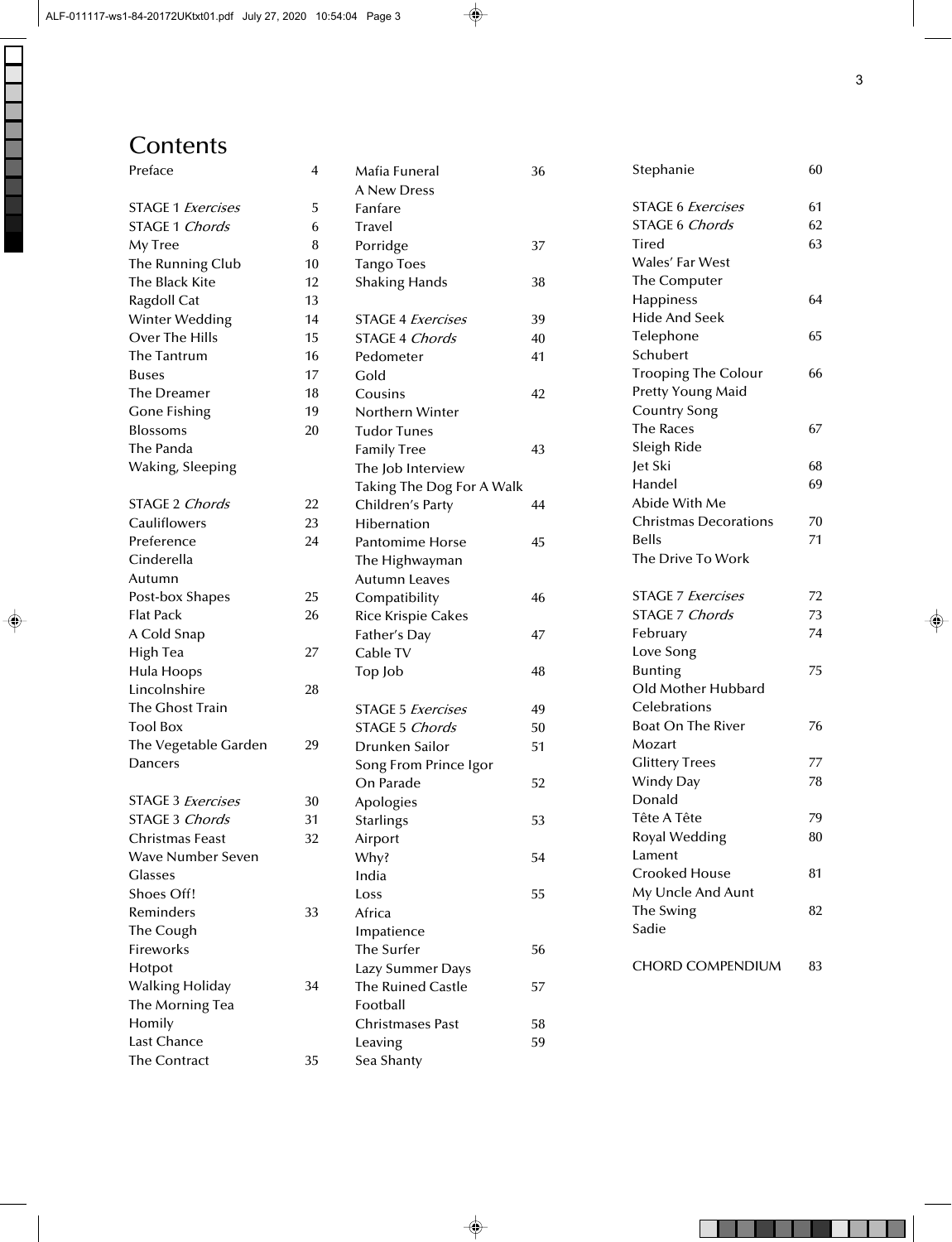# The Black Kite



POSSIBLE ACCOMPANIMENTS

A: This has a more contemporary feel, with wide arpeggios in the LH and chords in the RH. The melody is related to the lower notes of the chords, and could be added.





B: The arpeggios are extended into the RH in a quaver movement.